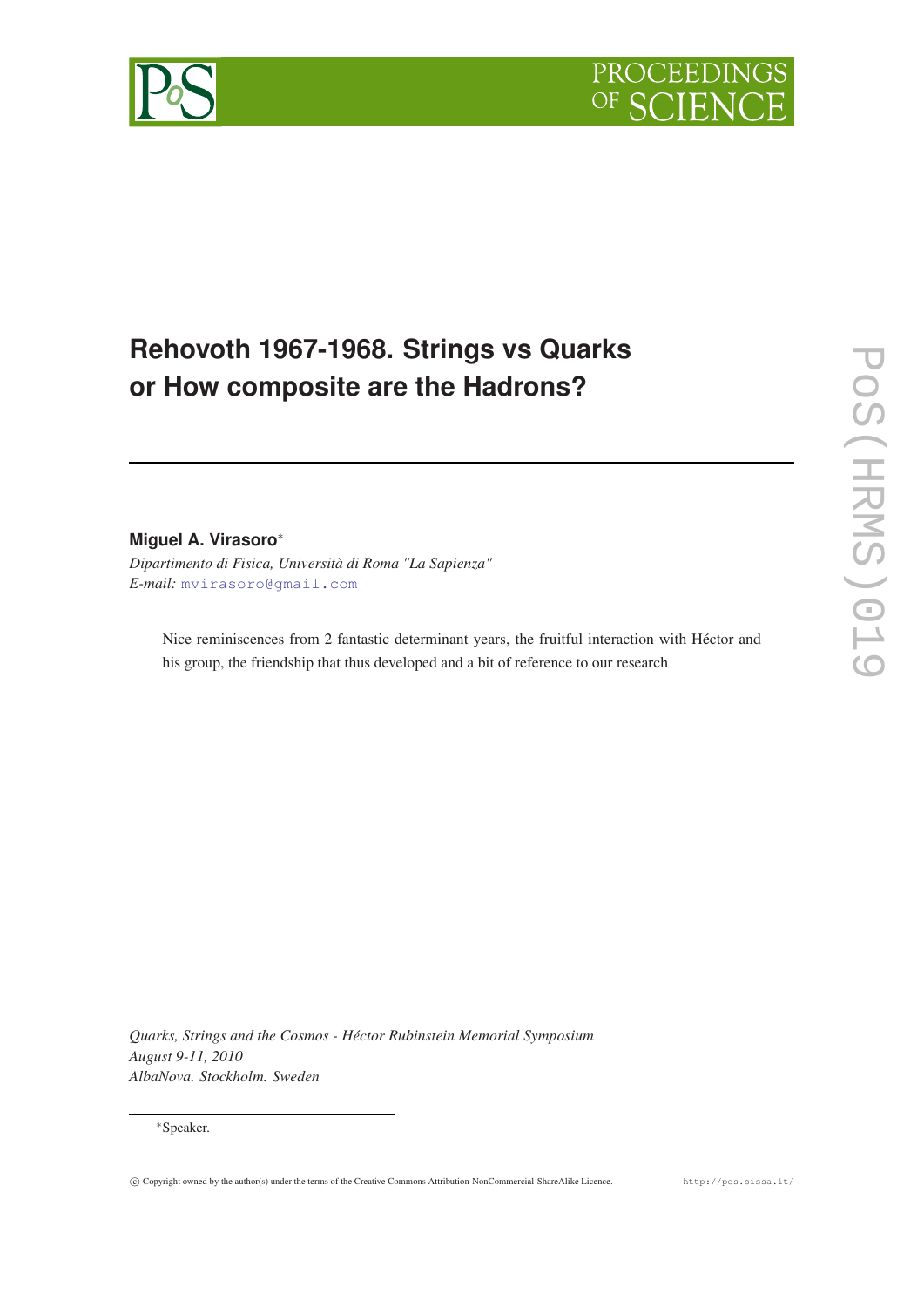#### 1. Héctor's visit to Argentina

The task assigned to me by the organizers turned out to be easy. I had to reminisce about the years 1967-1968 in Rehovoth and I soon realized that those 2 years have left a vivid trace on me. This is due obviously to the many interesting people I met there and most among them Héctor. I will concentrate specifically on the "other work", the one less famous that does not refer to the saturation of Superconvergence/Finite Energy Sum Rules which instead will be covered by Gabriele.

But let me start one year earlier when Héctor came to Buenos Aires, just after his wedding with Helen. He came with her to the Department of Physics in the University of Buenos Aires and, should I confess, on our first encounter I was so impressed by 'exotic' Helen that I did not pay too much attention to the husband. He then gave us a course on his recent interests in Physics (the N/D bootstrap he was studying with Diu and Gervais in Paris) and there I discovered him. There was so much joyful energy, so much self-confidence on his way of telling us about physics, so much urgency because some fundamental discoveries were there waiting for us. Although Buenos Aires was as far geographically from the North as it has always been the Department of Physics was in that period an excellent research institution. Still Héctor's optimism and enthusiasm made a difference and totally convinced me.

Héctor was on his way from Paris to Rehovoth. On leaving Buenos Aires he left me an interesting problem that mixed N/D bootstrap ideas and electromagnetic corrections. I was about to finish my PhD (with C. G. Bollini) but, due to some family problems, I was not in a hurry so instead I worked intensely on Héctor's idea. Then, the "Noche de los Bastones Largos" happened. The military decided to save our 'Christian Essence' by toppling down a democratic government and chastising the University professors, students and personnel who did not seem to fully appreciate their efforts. From one day to the next all professors resigned, the University disappeared and I finished writing my thesis at home. Then I got a letter of invitation from the Weizmann Institute, I defended my thesis on the 25th January 1967 and two days later I was on my way to Israel.

#### 2. The arrival to Rehovoth

In Rehovoth I met some remarkable people: Igal Talmi, Zvi Lipkin, A. Rinat and then Héctor's group: Gabriele who had invited Marco Ademollo from Florence and Mordechai Milgrom. Those were nice times. Every morning I would walk thru the orange groves and arrive early to the Institute. I would learn some Italian well mixed with English, submerge in vivid discussions on Physics and then follow the rituals. There was the break at the mail arrival. For Héctor, doing science was always a social activity that required enormous attention to the information flow. Indeed it is not surprising that he became later so involved in the making of scientific journals. He would get very excited, both positively or negatively, with news coming on the mail or ideas exposed in preprints. For us science was a game played not only with Nature, trying to uncover its secrets, but also with other people, trying to exploit their new advances and of course trying to anticipate them to the next round of discoveries.

Héctor had been working following two alternative hypothesis the Quark Model and the Bootstrap. These two approaches were not talking to each other at the time. As Héctor himself has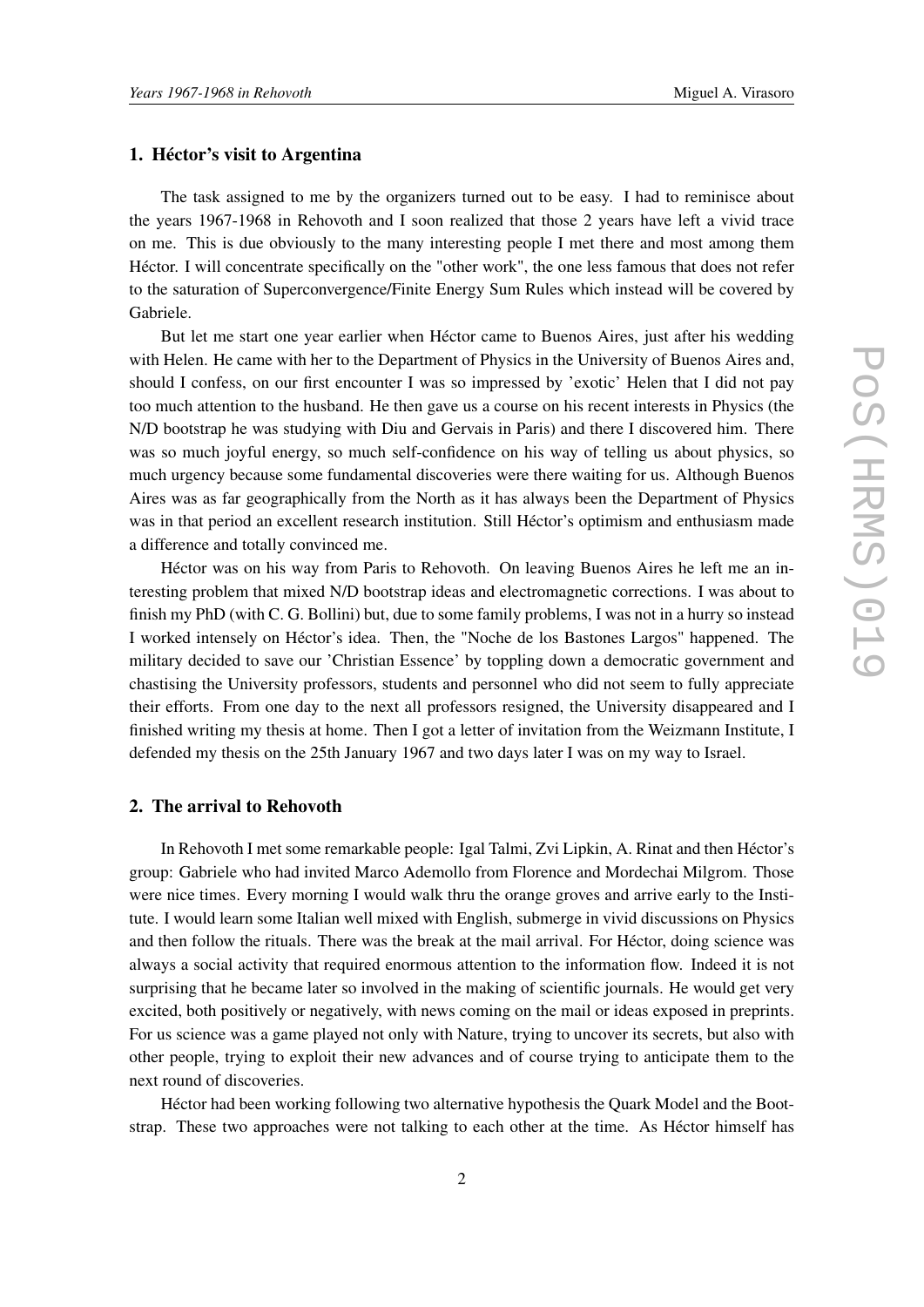written elsewhere the goal was to connect both pictures defining some kind of degree of compositeness for the hadrons, which on the language of today turns out to be how soft they are. When I arrived Gabriele and Héctor were trying to understand the role of fixed singularities in the angular momentum plane that appeared in the saturation of Current Algebra Sum Rules[\[2\]](#page-4-0). It was known that in scattering processes like  $\gamma + hadron \rightarrow \mu + hadron$ , where  $\gamma$  and  $\mu$  are two generic elementary particles with spins  $\sigma_{\gamma}$  and  $\sigma_{\mu}$  respectively, that interact weakly with the hadrons, there would appear a fixed pole in the angular momentum plane in the *t*-channel of value  $\sigma_{\gamma} + \sigma_{\mu} - 1$ . What happens if the  $\mu$  particle is composite and how did the result depended on the degree of compositeness was our question. There was a difficult but deep article by Mandelstam on the *Nuovo Cimento*[[3](#page-4-0)] where consistency between Unitarity and Analyticity were used to derive a host of results on the Angular Momentum Plane singularities. We realized that most of his results could be derived in a simplistic model where the in-out particles in a scattering process where supposed to be replaced by ladder diagrams. Then complicating enough the ladders, basically making the stringers (i.e. the components of the particle) themselves composite, we could simulate different degrees of compositeness. The conclusions were quite nice: the scattering amplitude would asymptotically contain -non-necessarily leading- terms decaying like integer powers in  $s^p$  with  $p = \sigma_\gamma + \sigma_\mu - n$ but *n* grows as the particles were assumed more composite, making them more irrelevant.

#### 2.1 An aside: the war

Just an anecdote, we reached some of these results during the 1967 war in the basement of the Weizmann. Héctor and I stayed in the Institute and were charged with the defense of the premises with the following heroic instructions: in case of an attack 1) rush to the refuge as soon as the alarm fires 2) stay there until the 'ceased' alarm would go off; 3)leave the refuge and look around to check whether there had been any damages; 4) in that case call the firemen.

I have very nice memories of that week. As anyone who has interacted with Héctor knows, it was difficult to keep him still. During that week I had the privilege of the exclusivity. We talked about many things, obviously including the Middle East situation but not excluding other subjects. Héctor was a fine humanist: suspicious of the powerful, sympathetic with the less privileged. He could not stand any form of pomposity or arrogance particularly if coming from colleagues. But at the same time he was always trying to discover real talent in young people. His criticisms were hard and sharp and were not hidden. I know some people considered him too outspoken. I would like to say two things on this respect: 1) I do not remember a single instance of a controversy where at the end I would be on the opposite side of him. Obviously we could both be wrong 2) in an ecosystem like Academia where the norm is not to criticize your fellow Héctor and people like him are an absolute vital necessity.

### 3. Summer 1967

The Summer came and as it was customary at the Weizmann everybody left to visit other Institutions. I first visited Florence, invited by Ademollo, then Copenhagen and finally the three of us (Gabriele, Héctor and myself) reunited at CERN invited by Daniele Amati. I remember vividly Gabriele arriving one day very excited with the suggestion that the reaction  $\pi + \pi \rightarrow \pi + \omega$  was the perfect frame to study Finite Energy Sum Rules Bootstrap. With hindsight that apparently small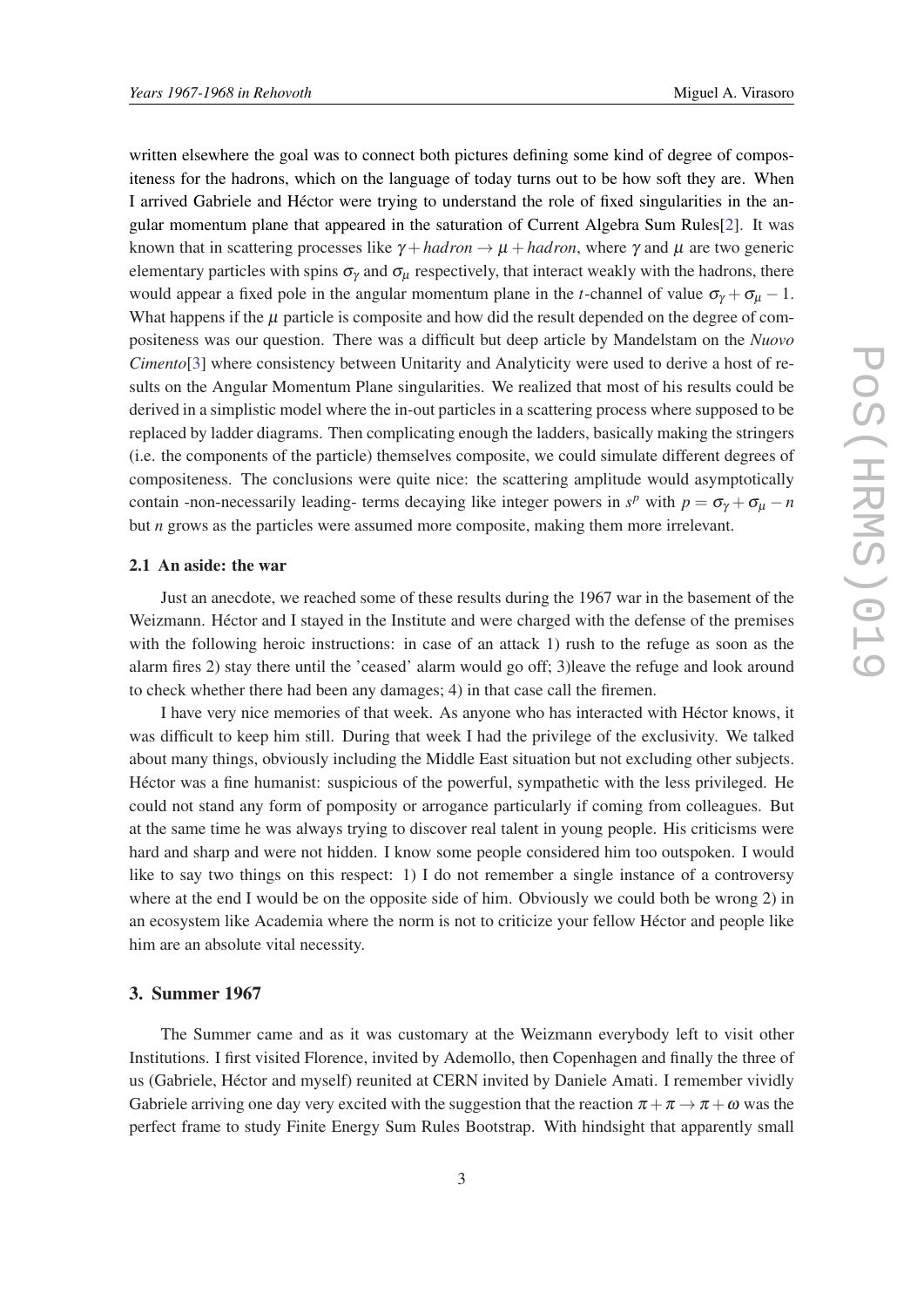

Figure 1: from reference [[4\]](#page-4-0).

suggestion was perhaps the most crucial step opening the way towards the results derived in the following Academic Year that eventually converge on the Veneziano Model. But again I should not digress from my assigned subject.

At CERN Amati and Jengo joined us to study the asymptotic behavior of hadron form factors. We used the same simplistic model and obtained an intuitive and satisfactory picture on how the degree of compositeness affects the decay in  $q^2$ . This is the first published example of what became known as counting rules [[5](#page-4-0)].

It is important to stress the simultaneity of this line of research with the one on Finite Energy Sum Rules Bootstrap because it shows that at every moment we were thinking about hadrons as particles composed of some kind of partons (though the word was to be coined a bit later) and that we also knew that extreme bootstrap could be just an approximation. Let me quote a sentence of the article [\[4](#page-4-0)]

"...if the asymptotic behavior continues to be power-like then quarks?"

On a different tonality and to confute those skeptics that deny the existence of progress in Physics I am reproducing in Figure 1 one of the pictures from that same article. Notice the wobbly nature of the alleged photon. Compare now with photons produced more recently, perhaps in one of Héctor's many Journals. Progress becomes evident .... unless perhaps we were anticipating the photino, the well known wimpy photon?

## 4. Back to Rehovoth

On our return to Israel, many things happen to me personally that are irrelevant 42 years after. Hector's group enlarged with the acquisition of Adam Schwimmer and Mordechai Bishari. New friends became part of his constellation. Let me mention in particular a german physicist Gunther von Gehlen and an argentinian one Ruben Pasmanter. Dinners at Helen and Hector's house were now entertained by a precocious Marco who was learning simultaneously 3 languages and suddenly discovering that his father's mother language was still another one.

On the scientific side we wrote the final version of reference [4]. In fact I remember that year as a year fully occupied in the actual writing of papers. Physics was going so smoothly that we